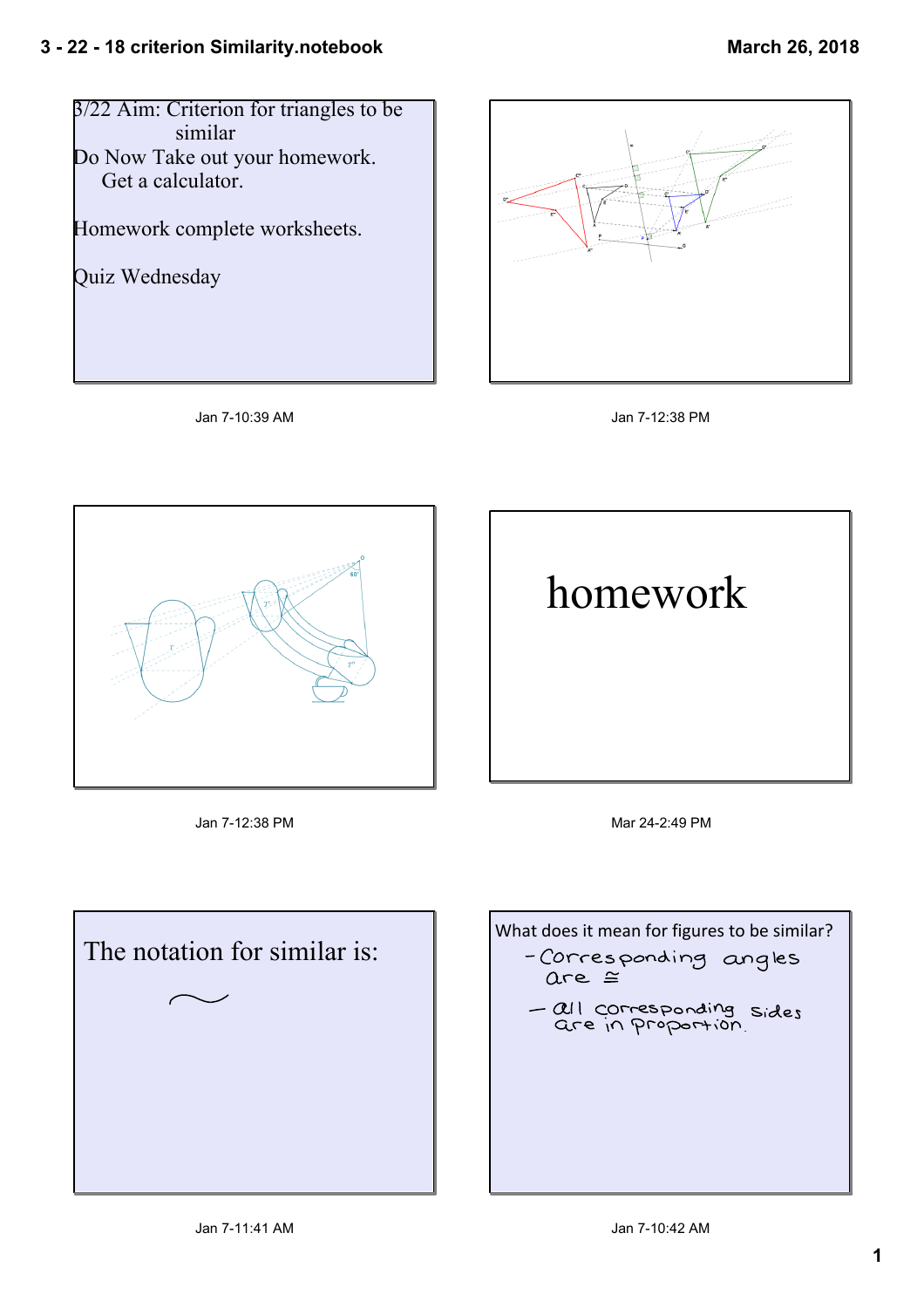









Jan 7-10:46 AM



| 2.5 <sup>2</sup>                                      |
|-------------------------------------------------------|
| http://tube.geogebra.org/student/m350415<br>$\bullet$ |
|                                                       |
|                                                       |
|                                                       |
|                                                       |
|                                                       |

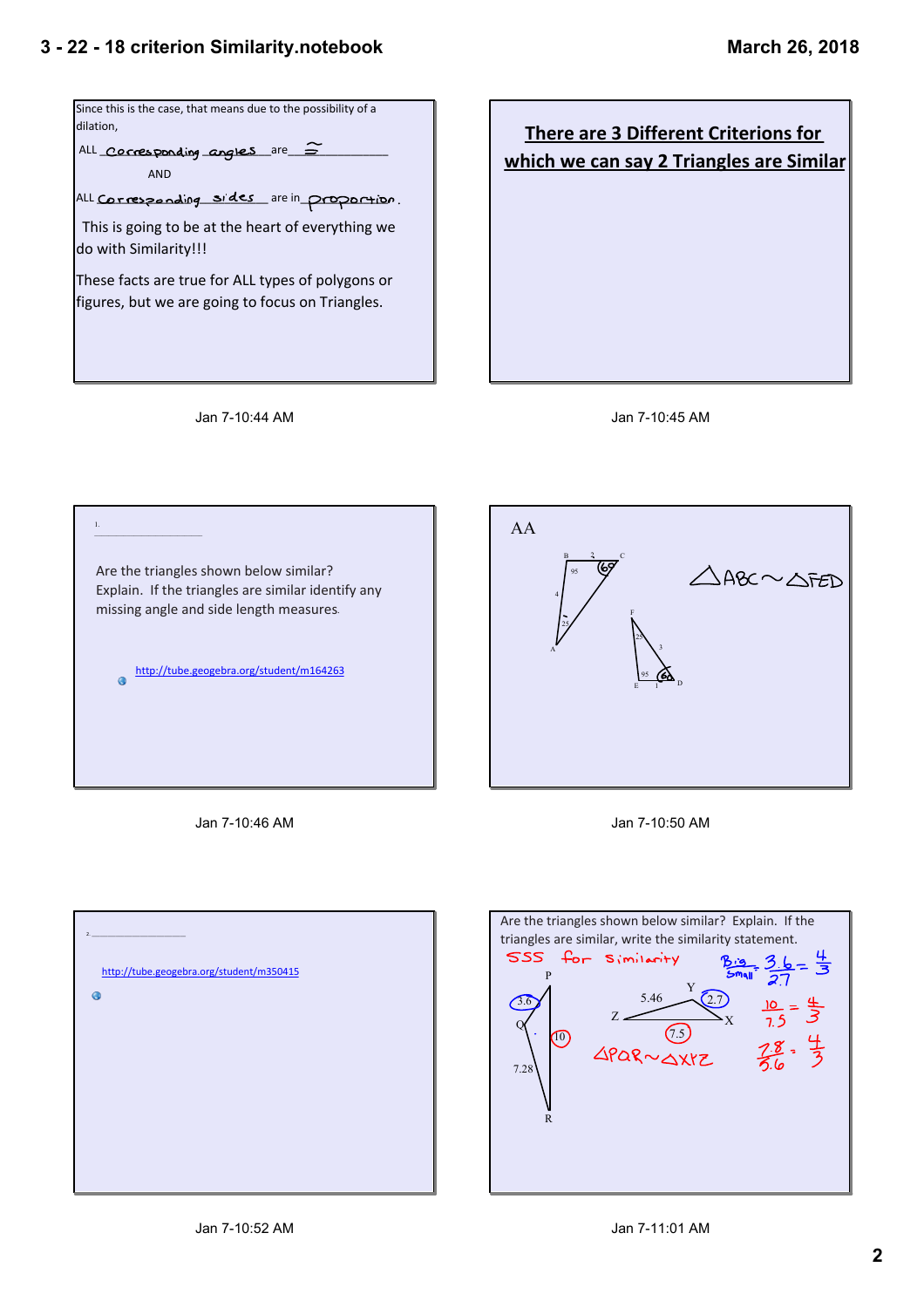



Jan 7-11:02 AM



**The 3 Similarity Criterion……. F** Given only information about the angles of a pair of **triangles, how can you determine if the given triangles are similar?** ˙ *The AA criteria can be used to determine if two triangles are similar. The triangles must have two pairs of corresponding angles that are equal in measure.*

Jan 7-11:04 AM

Jan 7-11:06 AM

**Example 3 Given only information about one pair of angles for two triangles, how can you determine if the given triangles are similar?**

˙ *The SAS criteria can be used to determine if two triangles are similar. The triangles must have one pair of corresponding angles that are equal in measure, and the ratios of the corresponding adjacent sides must be in proportion.*

**Example 3 Given no information about the angles of a pair of triangles, how can you determine if the given triangles are similar?**

˙ *The SSS criteria can be used to determine if two triangles are similar. The triangles must have three pairs of corresponding side lengths in proportion.*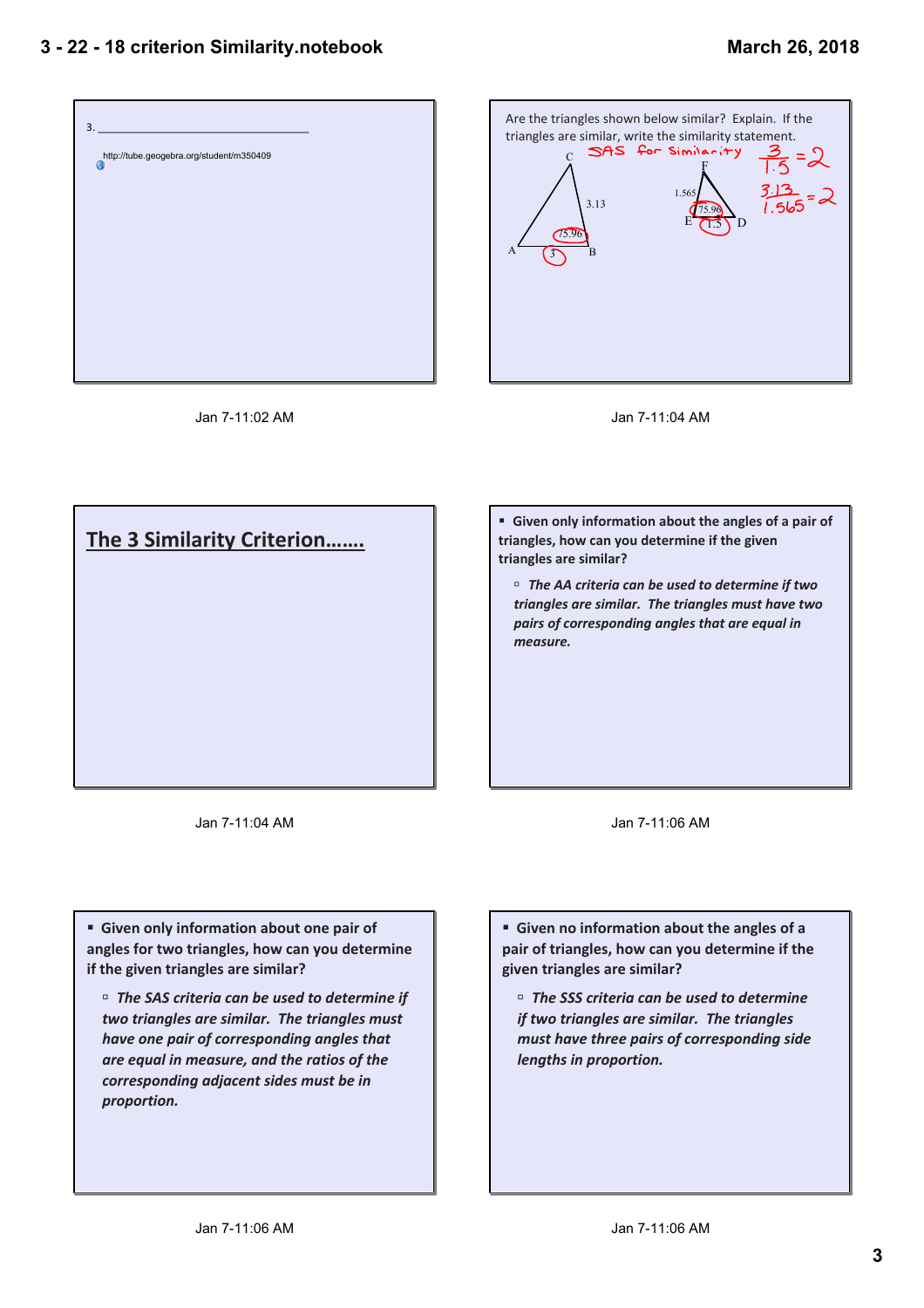









Jan 7-11:08 AM







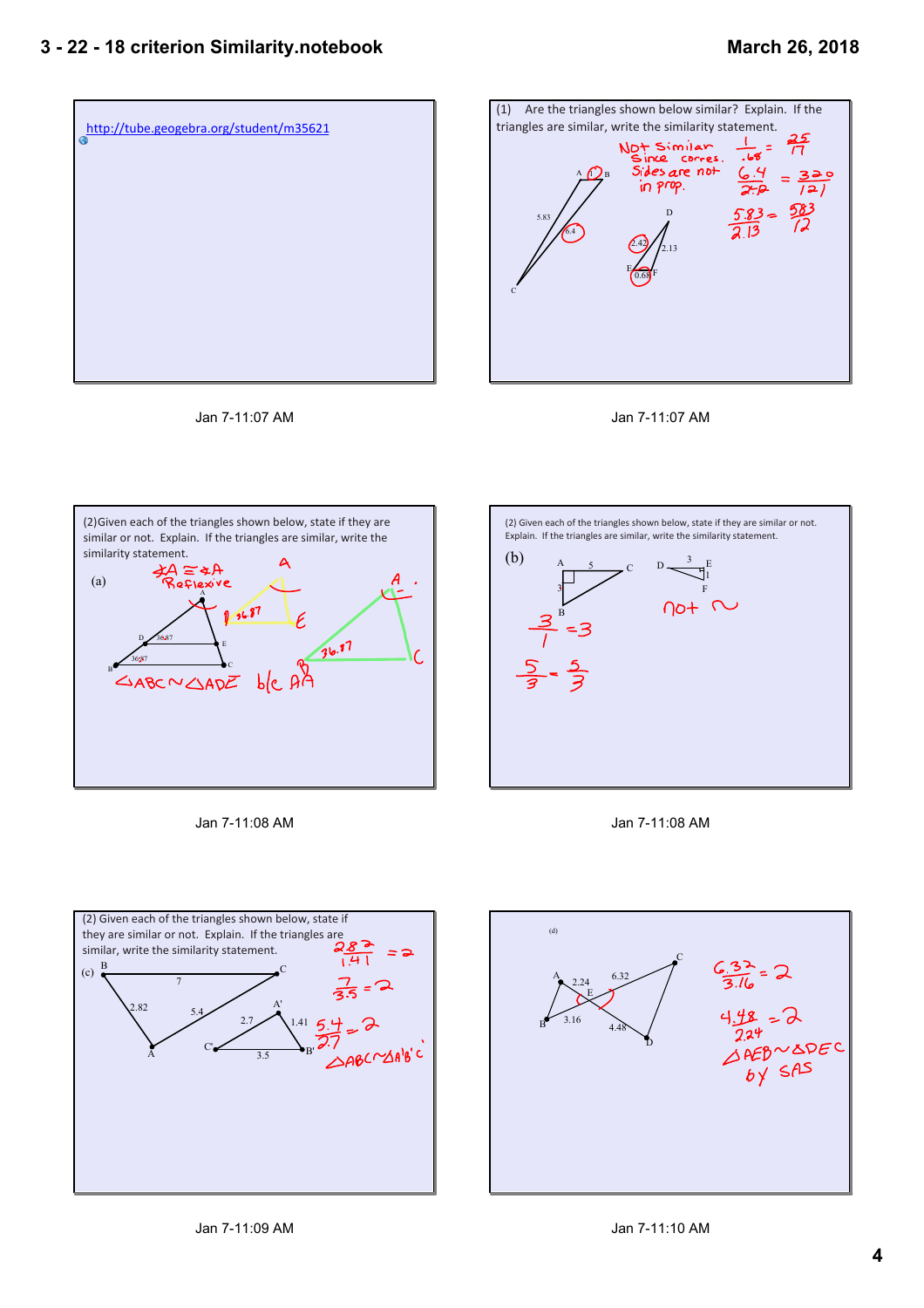









Jan 7-11:10 AM







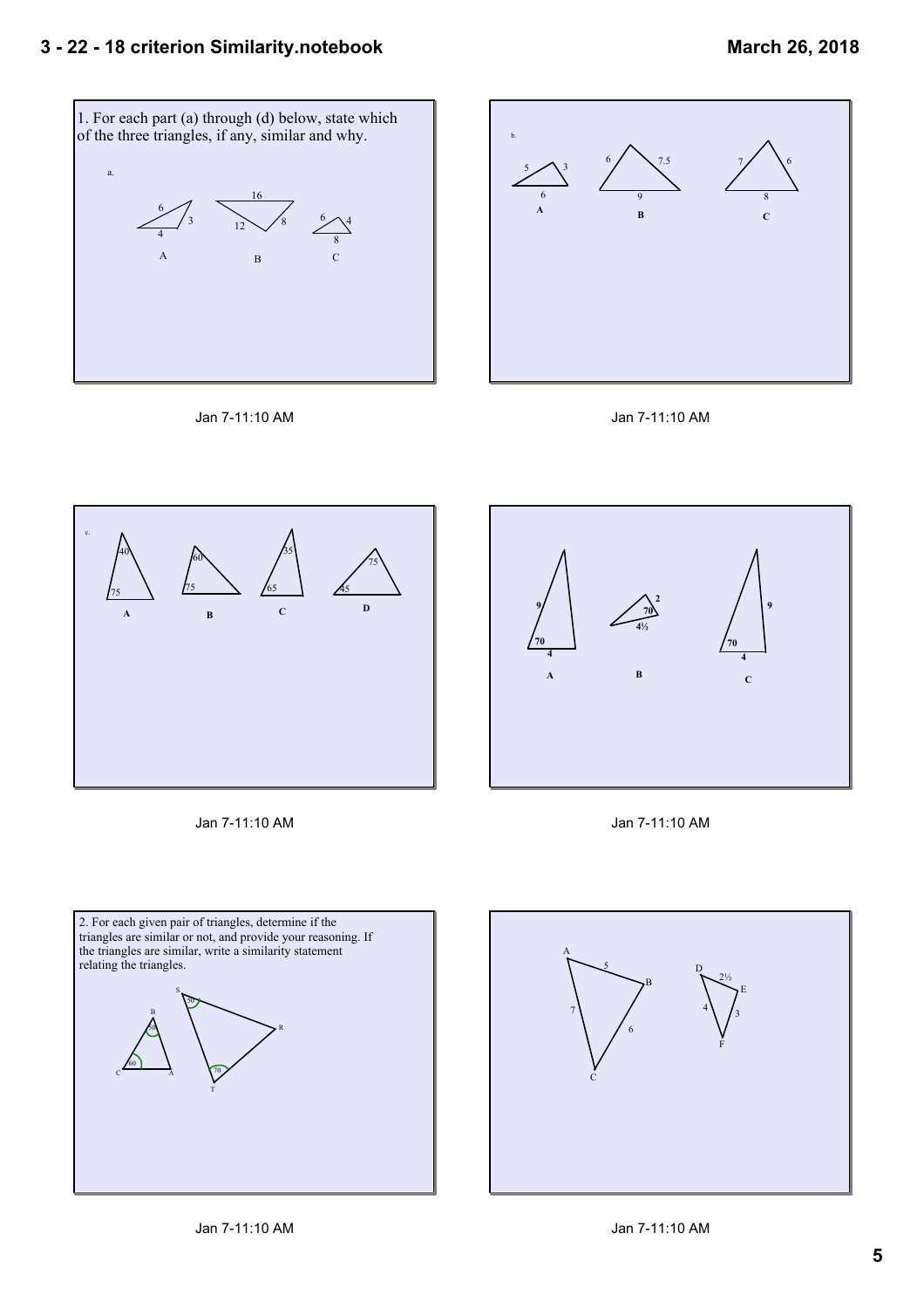## **3 22 18 criterion Similarity.notebook**









Jan 7-11:10 AM